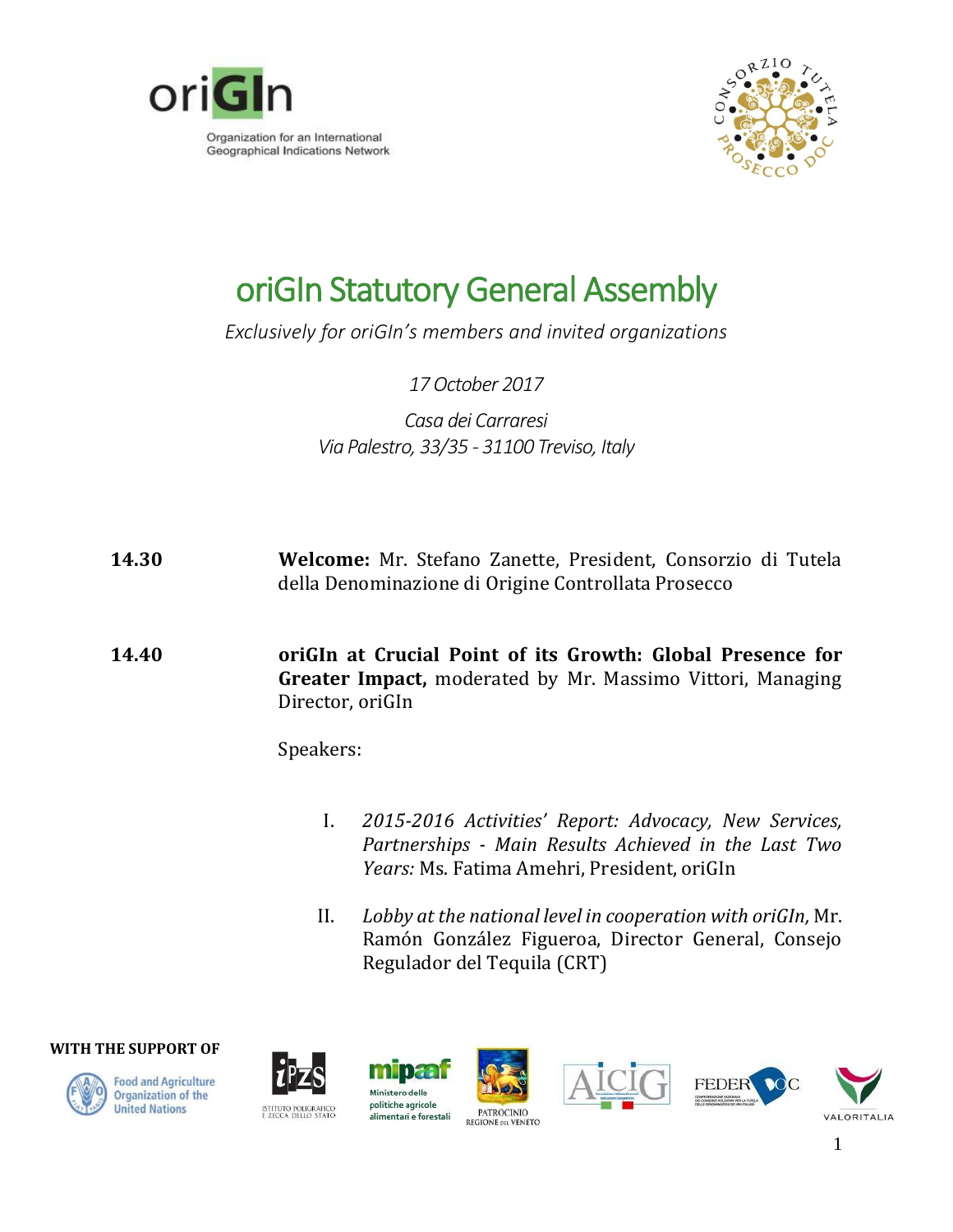

Geographical Indications Network



- III. *Why We Do Support the oriGIn US Office,* Mr. Philippe Bardet, Director, Interprofession du Gruyère, and Mr. Luca Giavi, Director, Consorzio di Tutela della Denominazione di Origine Controllata Prosecco
- IV. *Finding Synergies to Support oriGIn's Global Presence:*  Mr. Federico Desimoni, Director, Consorzio Tutela Aceto Balsamico di Modena, & Mr. Flavio Innocenzi, Director, Consorzio Tutela Formaggio Asiago
- V. *oriGIn Local Antennas,* Mr. David Gabunia, Director, oriGIn Georgia, Ms. Ana Soeiro, Managing Director, QUALIFICA/oriGIn Portugal, Mr. Claude Vermot-Desroches, President, oriGIn France & Mr. Sébastien Breton, Representative, oriGIn France
- VI. *The EU Office: Bilateral Treaties, Reform of GIs Regulations, Promotion, Increased Cooperation Among GIs Sectors,* Ms. Fanny Lossy, EU Representative, oriGIn
- VII. *oriGIn Africa Office* : Challenges & Opportunities, Ms. Céline Meyer, Africa Representative, oriGIn
- VIII. *Financial Report: 2015/2016 Financial Results & 2017/2018 Budget*, Mr. Alain Farine, Member of the Executive Committee, oriGIn
- **16.00 Discussion and Adoption of Activities Report & Financial Report,** moderated by Mr. Massimo Vittori, Managing Director, oriGIn

**WITH THE SUPPORT OF**



**Food and Agriculture** Organization of the **United Nations** 



mbaa Ministero delle politiche agricole alimentari e forestali